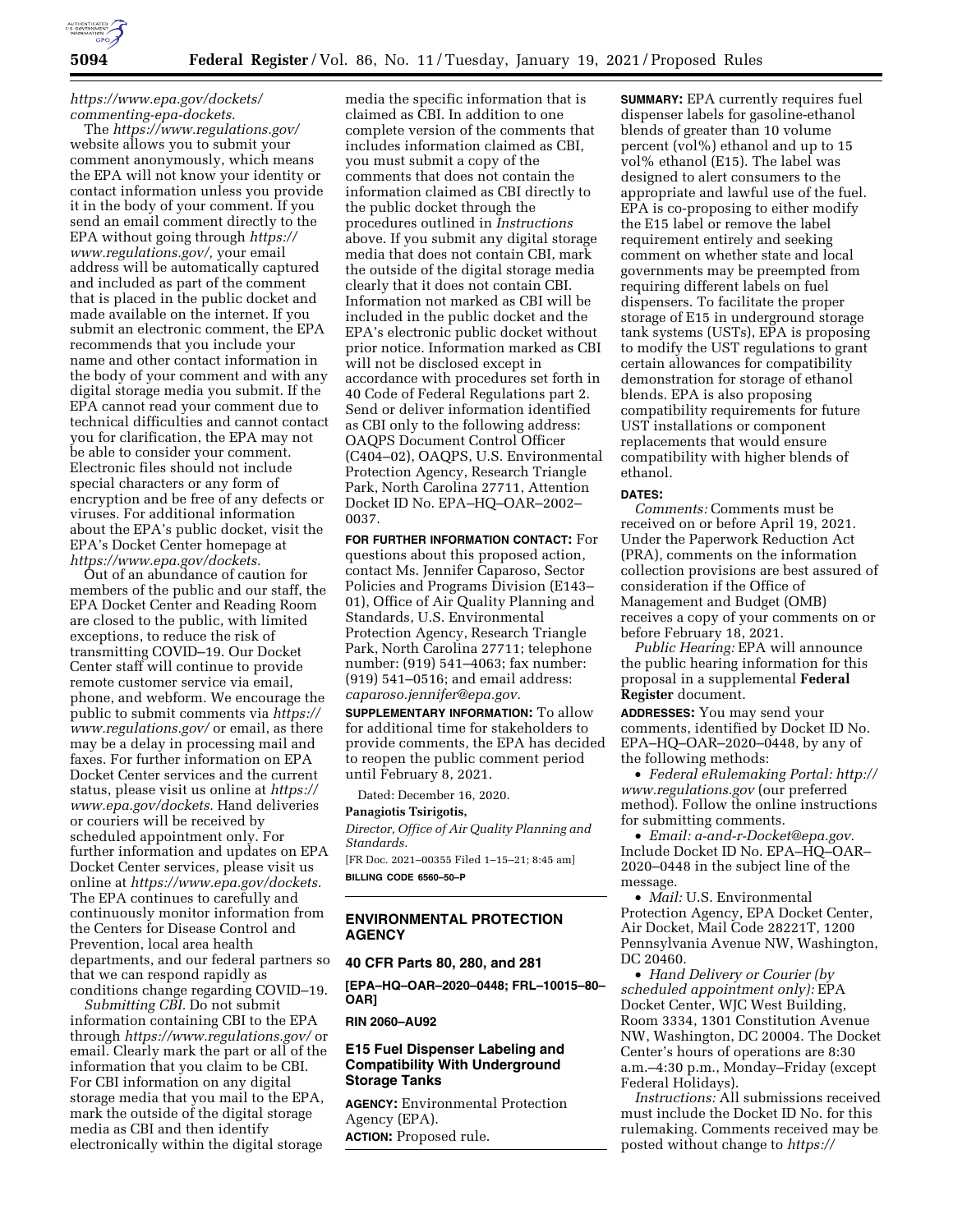*[www.regulations.gov,](http://www.regulations.gov)* including any personal information provided. For the full EPA public comment policy, information about CBI or multimedia submissions, and general guidance on making effective comments, please visit *[http://www.epa.gov/dockets/](http://www.epa.gov/dockets/commenting-epa-dockets)  [commenting-epa-dockets.](http://www.epa.gov/dockets/commenting-epa-dockets)* 

Out of an abundance of caution for members of the public and our staff, the EPA Docket Center and Reading Room are closed to the public, with limited exceptions, to reduce the risk of transmitting COVID–19. Our Docket Center staff will continue to provide remote customer service via email, phone, and webform. We encourage the public to submit comments via *[https://](https://www.regulations.gov)  [www.regulations.gov](https://www.regulations.gov)* or email, as there may be a delay in processing mail and faxes. Hand deliveries and couriers may be received by scheduled appointment only. For further information on EPA Docket Center services and the current status, please visit us online at *[https://](https://www.epa.gov/dockets) [www.epa.gov/dockets.](https://www.epa.gov/dockets)* 

EPA continues to carefully and continuously monitor information from the Centers for Disease Control and Prevention (CDC), local area health departments, and our Federal partners so that we can respond rapidly as conditions change regarding COVID–19.

**FOR FURTHER INFORMATION CONTACT:** For questions regarding the E15 fuel dispenser labeling provisions of this proposed action, contact Lauren Michaels, Office of Transportation and Air Quality, Assessment and Standards Division, Environmental Protection Agency, 2000 Traverwood Drive, Ann

Arbor, MI 48105; telephone number: (734) 214–4640; email address: *[michaels.lauren@epa.gov.](mailto:michaels.lauren@epa.gov)* For questions regarding the E15 compatibility with underground storage tanks provisions of this proposed action, contact Elizabeth McDermott, Office of Underground Storage Tanks, Environmental Protection Agency, 1200 Pennsylvania Ave. NW, Washington, DC 20460; telephone number: (202) 564–0646; email address: *[mcdermott.elizabeth@](mailto:mcdermott.elizabeth@epa.gov) [epa.gov.](mailto:mcdermott.elizabeth@epa.gov)* 

#### **SUPPLEMENTARY INFORMATION:**

#### **Does this action apply to me?**

Entities potentially affected by this proposed rule are those involved with the sale of gasoline. Potentially affected categories include:

| Category | NAICS <sup>1</sup> code | Examples of potentially affected entities                                                                                                                                                                                                                                                        |
|----------|-------------------------|--------------------------------------------------------------------------------------------------------------------------------------------------------------------------------------------------------------------------------------------------------------------------------------------------|
|          |                         | Agriculture (crop and animal production).<br>  Manufacturing.<br>Commercial (wholesale trade, retail trade, accommodation, and food services).<br>Retail motor fuel sales.<br>Transportation (air, water, truck, transit, pipeline, and airport operations).<br>transmission, and distribution). |

1 North American Industry Classification System (NAICS).

This table is not intended to be exhaustive, but rather provides a guide for readers regarding entities likely to be affected by this proposed action. This table lists the types of entities that EPA is now aware could potentially be affected by this proposed action. Other types of entities not listed in the table could also be affected. To determine whether your entity would be affected by this proposed action, you should carefully examine the applicability criteria in 40 CFR part 80. If you have any questions regarding the applicability of this proposed action to a particular entity, consult the person listed in the **FOR FURTHER INFORMATION CONTACT** section.

# **Outline of This Preamble**

- I. Purpose of This Action
- II. E15 Fuel Dispenser Labeling Revisions
	- A. Background on the E15 Label
	- B. E15 in the Market
	- C. Proposed Changes to the E15 Labeling Requirement
	- D. Request for Public Comment on E15 Labeling Preemption Considerations
- III. E15 Compatibility With Underground Storage Tanks
	- A. Background on Underground Storage Tank Compatibility
	- B. Proposed Changes to the UST Compatibility Requirements
	- C. Updates to State Program Approval Requirements
	- D. Overview of Estimated Costs
- IV. Statutory and Executive Order Reviews
	- A. Executive Order 12866: Regulatory Planning and Review and Executive Order 13563: Improving Regulation and Regulatory Review
	- B. Executive Order 13771: Reducing Regulations and Controlling Regulatory Costs
	- C. Paperwork Reduction Act (PRA)
	- D. Regulatory Flexibility Act (RFA)
	- E. Unfunded Mandates Reform Act (UMRA)
	- F. Executive Order 13132: Federalism
	- G. Executive Order 13175: Consultation and Coordination With Indian Tribal Governments
	- H. Executive Order 13045: Protection of Children From Environmental Health Risks and Safety Risks
	- I. Executive Order 13211: Actions Concerning Regulations That Significantly Affect Energy Supply, Distribution, or Use
	- J. National Technology Transfer and Advancement Act (NTTAA) and 1 CFR part 51
- K. Executive Order 12898: Federal Actions To Address Environmental Justice in Minority Populations and Low-Income Populations
- V. Statutory Authority

#### **I. Purpose of This Action**

This action proposes modifications to EPA regulations under the Clean Air Act (CAA) and the Resource Conservation and Recovery Act (RCRA) relating to the sale and distribution of gasoline-ethanol blends containing greater than 10

volume percent (vol%) ethanol and up to 15 vol% ethanol (E15). Recently, EPA has taken actions to provide additional opportunity for E15 within the fuels marketplace. We are proposing two sets of regulatory changes to further that end. The first proposes modifications to EPA's E15 fuel dispenser labeling requirement. The second proposes changes to EPA's Underground Storage Tank (UST) regulations regarding compatibility with gasoline-ethanol blends.

# **II. E15 Fuel Dispenser Labeling Revisions**

This section discusses our proposed revisions to the E15 label, under the CAA.

### *A . Background on the E15 Label*

In 2010 and 2011, in response to requests for a waiver from CAA section 211(f)(1), EPA granted two partial waivers for use of E15 1 under CAA section  $211(f)(4)$ .<sup>2</sup> These waivers were

<sup>1</sup>For purposes of this preamble, E15 refers to gasoline-ethanol blended fuels that contain greater than 10 vol% and no more than 15 vol% ethanol content.

<sup>2</sup>These partial waivers are collectively referred to as ''the E15 partial waivers.'' 75 FR 68094 (November 4, 2010), 76 FR 4662 (January 26, 2011). The 2010 waiver applied to MY2007 and newer light duty motor vehicles. The 2011 waiver applied to MY2001–2006 light duty motor vehicles.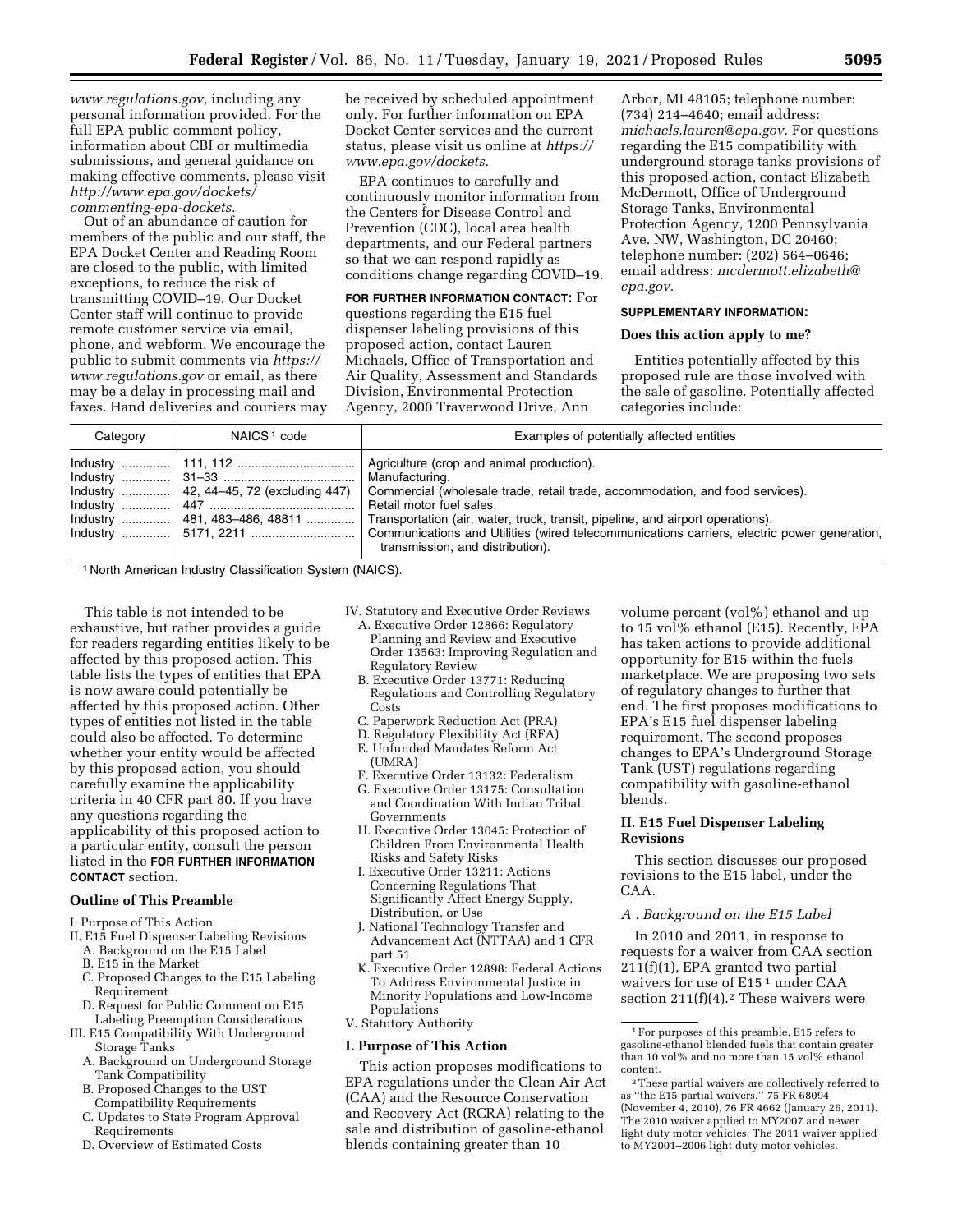partial in that they apply to model year (MY) 2001 and newer light-duty motor vehicles and do not apply to MY2000 and older light-duty motor vehicles, all heavy-duty gasoline engines and vehicles, all highway and off-highway motorcycles, and all nonroad products. Per CAA section 211(f)(4), EPA evaluated whether the use of E15 would cause or contribute to emissions failures over the useful life of all vehicles, engines, and nonroad equipment, and determined that the use of E15 in MY2000 and older vehicles, heavy-duty gasoline engines and vehicles, and highway and off-highway motorcycles could cause these motor vehicles to exceed their emissions standards. EPA also found that the use of E15 in nonroad products could cause emissions exceedances as well as durability and materials compatibility issues.

Because the partial waivers apply only to MY2001 and newer light-duty motor vehicles, EPA promulgated regulations under CAA section 211(c) (referred to as the Misfueling Mitigation Rule or MMR) to mitigate the potential for E15 to be used to fuel vehicles, engines, and equipment for which E15 has not been approved for introduction into commerce.3 Those regulations were needed to implement EPA's affirmative determinations that the use of E15 in MY2000 and older light-duty motor vehicles, all heavy-duty gasoline engines and vehicles, all on- and offhighway motorcycles, and all nonroad products would cause or contribute to the impairment of those vehicles' and engines' emission controls and harm public health from increases in regulated emissions. The regulations include a prohibition on the use of E15 in MY2000 and older light-duty motor vehicles, all heavy-duty gasoline engines and vehicles, all on- and offhighway motorcycles, and all nonroad products. To implement this prohibition, EPA promulgated several misfueling mitigation requirements in the MMR, a key aspect being that E15 fuel dispensers must have a specific label when a retail station or wholesalepurchaser consumer chooses to sell E15. The label was designed to alert consumers to the appropriate and lawful use of the fuel.

The E15 label was designed in coordination with consumer labeling experts at the Federal Trade Commission (FTC); FTC also requires the labeling of fuel dispensers in certain circumstances.4 EPA worked with FTC to develop the E15 label and to ensure consistency between EPA's and FTC's labels for higher level gasoline-ethanol blends such as E85 (gasoline ethanol blends containing up to 83 percent ethanol). By regulation, EPA's current E15 label can be used in lieu of FTC's label for E15.5

The E15 label requirement was implemented as an integral component of EPA's misfueling mitigation program. First, the E15 partial waivers include a waiver condition that fuel and fuel additive manufacturers must submit a misfueling mitigation plan (MMP) with provisions to implement all reasonable precautions to address potential misfueling, including ensuring the use of a fuel dispenser label.6 The waiver conditions articulated in the E15 partial waivers provide that the label must convey the following information:

• The fuel being dispensed contains 15% ethanol maximum;

• The fuel is for use in only MY2001 and newer gasoline cars, MY2001 and newer light-duty trucks, and all flex-fuel vehicles;

• Federal law prohibits the use of the fuel in other vehicles and engines; and

• Using E15 in vehicles and engines not approved for use might damage those vehicles and engines.

As discussed above, the MMR also implements a label requirement for

5As described later in this proposal, if we were to remove our label requirement under 40 CFR 80.1501, absent additional action from FTC, retailers would be required to use FTC's label for ethanol blends containing between 10 and 15 percent ethanol, per 16 CFR part 306.

6 75 FR 68094 (November 4, 2010), 76 FR 4662 (January 26, 2011).

retailers and wholesale purchaserconsumers, in addition to the requirements under the waiver conditions for fuel and fuel additive manufacturers. The MMR label requirement is specified in 40 CFR 80.1501 and requires the same basic elements as required under the E15 partial waivers' label requirement. Most recently, the 2019 E15 ''substantially similar'' definition for E15 requires that fuel and fuel additive manufacturers must submit a misfueling mitigation plan with provisions to implement all reasonable precautions to address potential misfueling.7 Thus, the E15 label is currently incorporated and required under 40 CFR 80.1501, our CAA section  $211(f)(1)$  "substantially similar'' definition for E15, and the CAA section 211(f)(4) E15 partial waivers.

## *B. E15 in the Market*

In 2019, EPA extended the CAA section 211(h)(4) 1-psi volatility waiver to gasoline-ethanol blends containing between 9 and 15 percent ethanol. This has expanded the opportunity for E15 to be sold during the summer season.

In the years since the 2010 and 2011 E15 partial CAA section 211(f)(4) waivers were granted, the number of retail stations offering E15 has grown, spurred in part by the United States Department of Agriculture (USDA) biofuel infrastructure partnership (BIP) program in 2016–18 8 and the industrysponsored Prime the Pump program, that helped provide funding for retail station upgrades. As of October 2019, there are an estimated 1,809 stations registered as selling E15 (representing only about one percent of all retail stations).9 Figure III–1 shows the growth of E15 stations since 2012, as well as the percentage of E15 stations of all retail stations in the United States.

<sup>3</sup> 76 FR 44406 (July 25, 2011).

<sup>4</sup>FTC's regulations found at 16 CFR 306.10 (Automotive Fuel Rating Posting) require fuel dispenser labels for gasoline-ethanol fuel blends containing greater than 10 percent ethanol. The FTC regulations provide for an exemption for retailers that utilize EPA's label under 40 CFR 80.1501. See 16 CFR 306.10(a).

<sup>7</sup> 84 FR 26980, 27021 (June 10, 2019).

<sup>8</sup>See Biofuel Infrastructure Partnership, *[https://](https://www.fsa.usda.gov/programs-and-services/energy-programs/bip/index) [www.fsa.usda.gov/programs-and-services/energy](https://www.fsa.usda.gov/programs-and-services/energy-programs/bip/index)[programs/bip/index;](https://www.fsa.usda.gov/programs-and-services/energy-programs/bip/index)* Prime the Pump press release, *https://growthenergy.org/2018/06/20/growthenergy-prime-the-pump-success-driving-ethanoldemand.* 

<sup>9</sup>Email from Growth Energy to EPA, October 9, 2019, ''Growth Energy Higher Blend Infrastructure.'' Available in the docket for this action.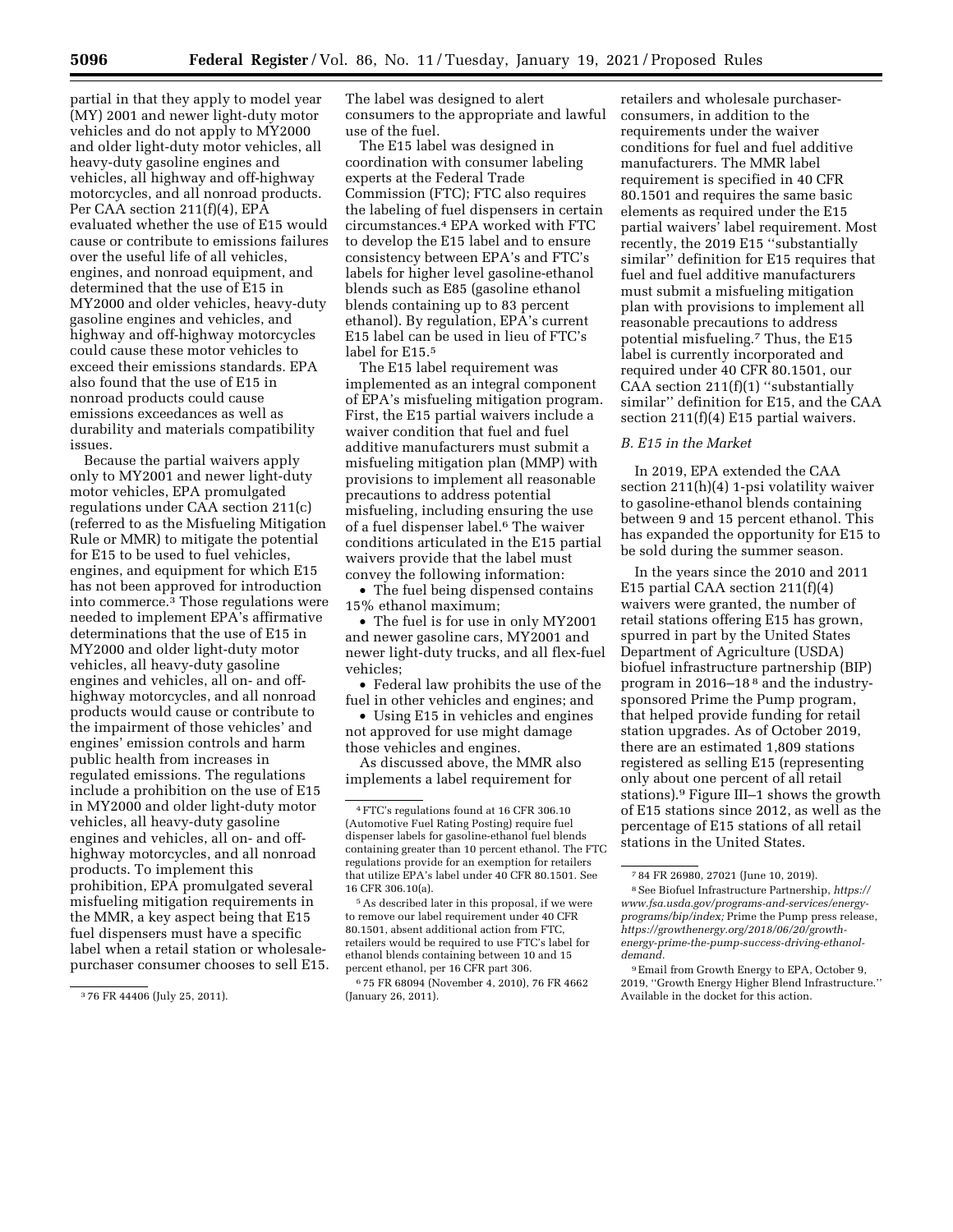

# Figure II.B-1: Growth in E15 Retail Stations Over Time

The opportunities for misfueling have changed since 2011 as well. Over time, the number of light-duty vehicles on the road that are older than MY2001 have decreased due to normal fleet turnover, resulting in a corresponding decrease in the number of miles traveled by those light-duty vehicles.10 At the same time, we have no indication that anything has changed for the other sectors (*i.e.,*  nonroad vehicles, engines, and equipment, motorcycles, and heavyduty vehicles). We continue to believe there are millions of such products in use that could potentially be misfueled on E15.

### *C. Proposed Changes to the E15 Labeling Requirement*

EPA has received comments from some stakeholders on other actions suggesting that the existing E15 label is no longer necessary and simply interferes with additional growth of E15 in the marketplace.11 These commenters

suggest that removal of the label or changes to the color of the label or language used on the label would increase lawful use of E15 in MY2001 and newer light-duty vehicles. Other stakeholders have suggested that the growth in E15 at retail stations exacerbates concerns over misfueling of vehicles and equipment not designed for it, and suggest that the current label is no longer explicit enough about what vehicles and engines cannot use E15 making it insufficient to protect against misfueling.12 These commenters suggested that EPA should solicit input on the size, design, and placement of the label on the dispenser, and other characteristics of the label to more clearly communicate the fuel's ethanol content to consumers.13

Our proposed action to modify or eliminate the E15 label requirement would rely on our CAA section 211(c) authority to control or prohibit fuel. Under CAA section 211(c)(1), EPA may

13See, *e.g.,* Comments from National Marine Manufacturers Association (Docket Item No. EPA– HQ–OAR–2018–0775–0534).

issue regulations to ''control or prohibit the manufacture, introduction into commerce, offering for sale, or sale'' of any fuel or fuel additive whose emissions products may cause or contribute to air pollution ''which may be reasonably anticipated to endanger public health or welfare,'' or whose emissions products ''will impair to a significant degree the performance of any emission control device or system which is in general use.'' In the MMR, we found that E15 would significantly impair the emission control systems used in MY2000 and older light-duty motor vehicles, all heavy-duty gasoline engines and vehicles, all highway and off-highway motorcycles, and all nonroad products. This misfueling could result in increases in hydrocarbon, carbon monoxide, nitrous oxide, particulate matter, and air toxics emissions. Any action EPA takes to modify or remove the label would need to consider this finding.

We currently have no information before us that would indicate that E15, if used in MY2000 and older light-duty motor vehicles, all heavy-duty gasoline engines and vehicles, all highway and off-highway motorcycles, and all nonroad products, would no longer cause such damage to emission control systems. However, in the intervening years since the promulgation of the MMR and the label requirement, the vehicle fleet turnover toward newer light-duty vehicles, and the feedback

<sup>10</sup>We received comments in rulemakings suggesting that there are still vehicles newer than MY2000 for which manufacturers' owner's manuals continue to include warnings against E15 use despite E15 being allowable for introduction into commerce in those vehicles under EPA's regulations. See discussion at 84 FR 26980, 27010 (June 10, 2019).

<sup>11</sup>See, *e.g.,* Comments from Growth Energy (Docket Item No. EPA–HQ–OAR–2018–0227–0053) and Renewable Fuels Association (Docket Item No. EPA–HQ–OAR–2018–0227–0037). While these represent the most recent comments received on this issue, we have included all relevant comments in the docket for this action. While these comments often include many aspects of E15 use, only

comments relating to the label are considered relevant for this NPRM.

<sup>12</sup>See, *e.g.,* Comments from National Marine Manufacturers Association (Docket Item No. EPA– HQ–OAR–2018–0775–0534) and Petroleum Marketers Association of America (Docket Item No. EPA–HQ–OAR–2018–0227–0083). While these represent the most recent comments received on this issue, we have included all relevant comments in the docket for this action. While the comments often address many aspects of E15 use, only those comments related to the label requirement are considered relevant for this NPRM.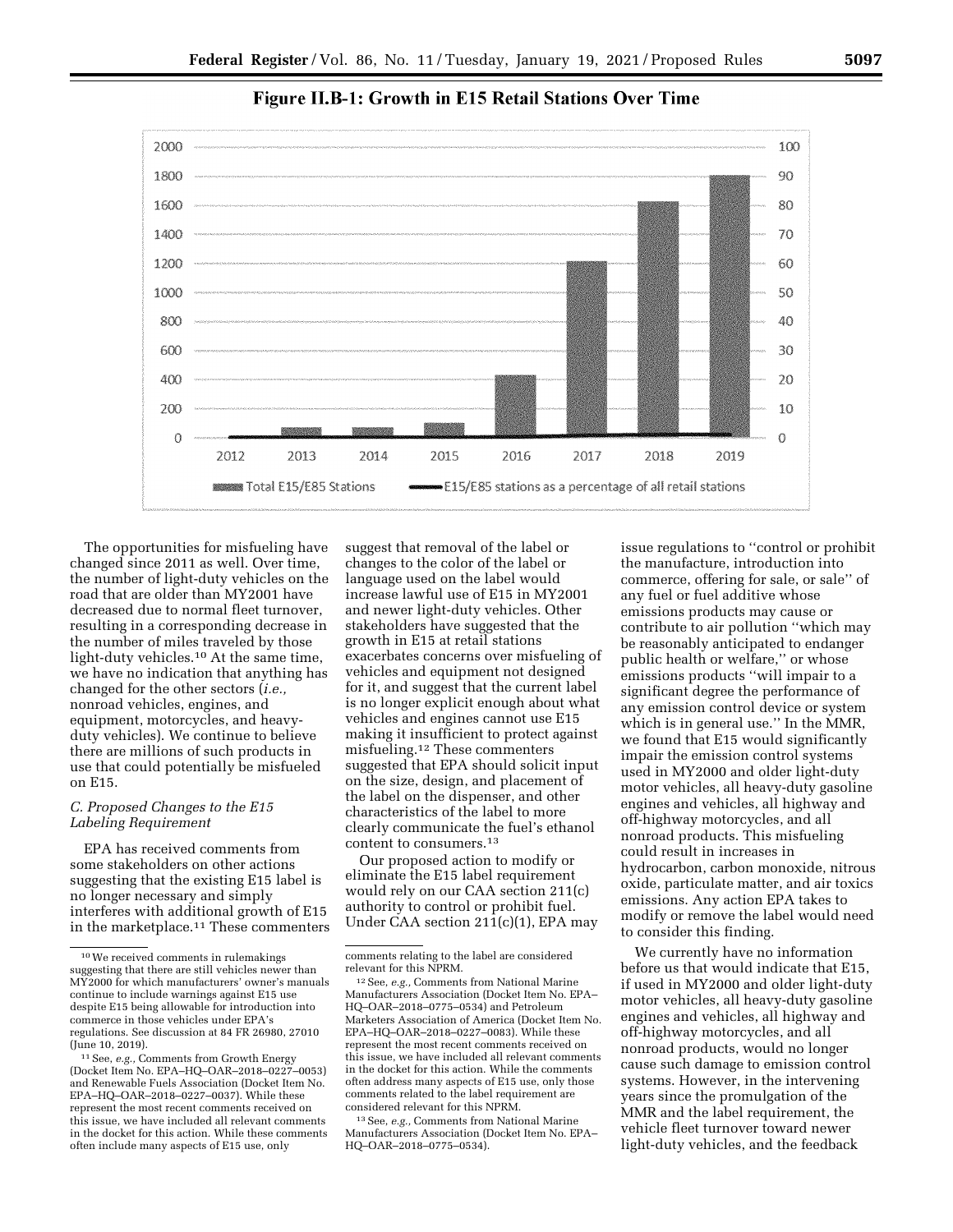from stakeholders have led us to reevaluate the E15 label at this time.

The current label is 3 inches by 5 inches in black text on an orange background and includes the following language:

• The word ''ATTENTION,'' diagonally across the upper right corner of the label;

• The word "E15" at the top of the label;

• The ethanol content: ''Up to 15% ethanol'' below the word E15;

• The words and symbols ''Use only in • 2001 and newer passenger vehicles • Flex-fuel vehicles''; and

• The final two sentences: ''Don't use in other vehicles, boats, or gasolinepowered equipment. It may cause damage and is prohibited by Federal law.'' 14

In this action, we are co-proposing two options with respect to the E15 label. Under the first option, we are proposing modifications to the label intended to provide additional clarity to consumers and decrease confusion. Under the second option, we are proposing to remove the label entirely.

1. Potential Modifications to the E15 Label

Our first co-proposal is to modify the existing E15 label, including:

• Removing the ''Attention'' stripe along the upper right corner of the label.

• Removing the phrase "E15" from the label, while including the language

''contains up to 15% percent ethanol''. • Revising the language ''Use only in''

to ''Safe for use in''.

• Revising the language ''Don't use in'' to ''Avoid use in''.

• Revising the format of the word ''prohibited'' such that it is not in bold and italicized type.

We additionally propose modifications to the label in accordance with our existing alternative labels. At this time, there are two approved alternative labels for E15. One label includes the term ''or'' in between ''2001 and newer passenger vehicles'' and ''flex fuel vehicles.'' We believe the inclusion of ''or'' clarifies that both MY2001 and newer light-duty motor vehicles and flex fuel vehicles can permissibly use E15. The other approved alternative label includes ''motorcycles'' in the list of vehicles and engines in which E15 use is prohibited. Our first co-proposal proposes these modifications to the E15 label as well since we believe they more clearly convey which vehicles and engines can lawfully use E15.

We believe these modifications to the label would reduce confusion about the vehicles in which E15 can be used while also alerting consumers to the vehicles and engines in which E15 should not be used. We note that these modifications would also continue to comply with the requirements under the existing E15 partial waivers and thus would not require modifications to them.

Finally, we propose a modification to the colors utilized on the label. Consistent with the FTC fuel labels, we selected the orange color for our E15 label requirement in 2011; however, we recognize that another color may be better suited for the label. Some stakeholders 15 have suggested a blue and white label, instead of the orange label we currently use. The proposed regulatory text modifies the color of the label to a blue header, with white text, and white body with black text.16 We alternatively propose to maintain the current orange and black label color design.

We seek comment on the proposed changes to the label, and specifically request input on what combination of modifications to the label would improve clarity regarding which vehicles can use E15 while protecting vehicles and engines for which E15 use is inappropriate. We recognize that the modifications proposed may be best implemented together, or in some alternative combination that does not include all of the proposed modifications. We specifically request information on any studies (*e.g.,* public survey or focus group studies) or information on consumer interaction with the label.

2. Potential Removal of the E15 Label Requirement

In the alternative, our second coproposal is to remove the E15 label entirely. Selection of this option could also result in the elimination of the E15 survey requirement because it is currently required in order to verify that E15 fuel dispensers are labeled consistent with EPA's regulatory requirements, and would arguably no longer be necessary if the labeling requirement were removed.17 Some

stakeholders have suggested that removing the label would encourage the use of E15 by consumers who can lawfully use E15 but who do not do so because they are confused by the label.18

We note that, regardless of our proposal to remove the E15 label, the prohibition on the use of E15 in MY2000 and older light duty vehicles and all nonroad engines and equipment as codified at 40 CFR 80.1504 would remain in place. We continue to believe that E15, when used in those vehicles or engines, would cause or contribute to the impairment of emission control systems which would, in turn, result in negative effects on human health and welfare.

Were EPA's E15 label requirement to be removed, we believe that FTC's regulations would require that E15 dispensers be labeled according to FTC's label requirements.19 We seek comment on the interaction between EPA and FTC's labels, recognizing that we cannot modify FTC's regulations in this action.

In order to completely remove the E15 label, we would need to also remove it from the requirements under the CAA section 211(f)(4) waiver, and likely clarify under the CAA section 211(f)(1) ''substantially similar'' determination that the fuel dispenser label would no longer be required. We seek comment on how to address the requirements under the CAA section 211(f) provisions.

# 3. Modification to Regulations

We note that we intend to finalize the proposed Fuels Regulatory Streamlining Rule (''Streamlining Rule'') with an implementation date of January 1, 2021, for most provisions, including the E15 label requirement. Under the Streamlining Rule, we proposed to transpose unchanged the current E15 misfueling mitigation measures from 40 CFR part 80, subpart N, into the new 40 CFR part 1090. Since the effective date of any final rulemaking for this action would likely be after January 1, 2021, we would effectuate the proposed E15 label modifications or removal of the E15 labeling requirement in 40 CFR part 1090.

<sup>14</sup>An image of the existing label is available in the memorandum ''Potential Label Changes,'' available in the docket for this action.

<sup>15</sup>See, *e.g.,* Comments from Growth Energy (Docket Item No. EPA–HQ–OAR–2010–0448–0083).

<sup>16</sup>We have provided mock-ups showing potential modifications to the label that might result from this proposal in the memorandum, ''E15 Label Revisions,'' available in the docket for this action.

<sup>&</sup>lt;sup>17</sup> If we do remove the E15 label, we are not proposing to remove the Product Transfer Document (PTD) language requirements around ethanol content in gasoline-ethanol blended fuels. In addition to informing retailers of ethanol content for purposes of labeling E15 fuel dispensers, the

PTD language requirements for ethanol are also necessary to identify which gasoline-ethanol blends can take advantage of the 1-psi waiver for RVP compliance.

<sup>18</sup>See Comments from Growth Energy (Docket Item No. EPA–HQ–OAR–2015–0202–0129). 19See 16 CFR part 306 and supra notes 4&5.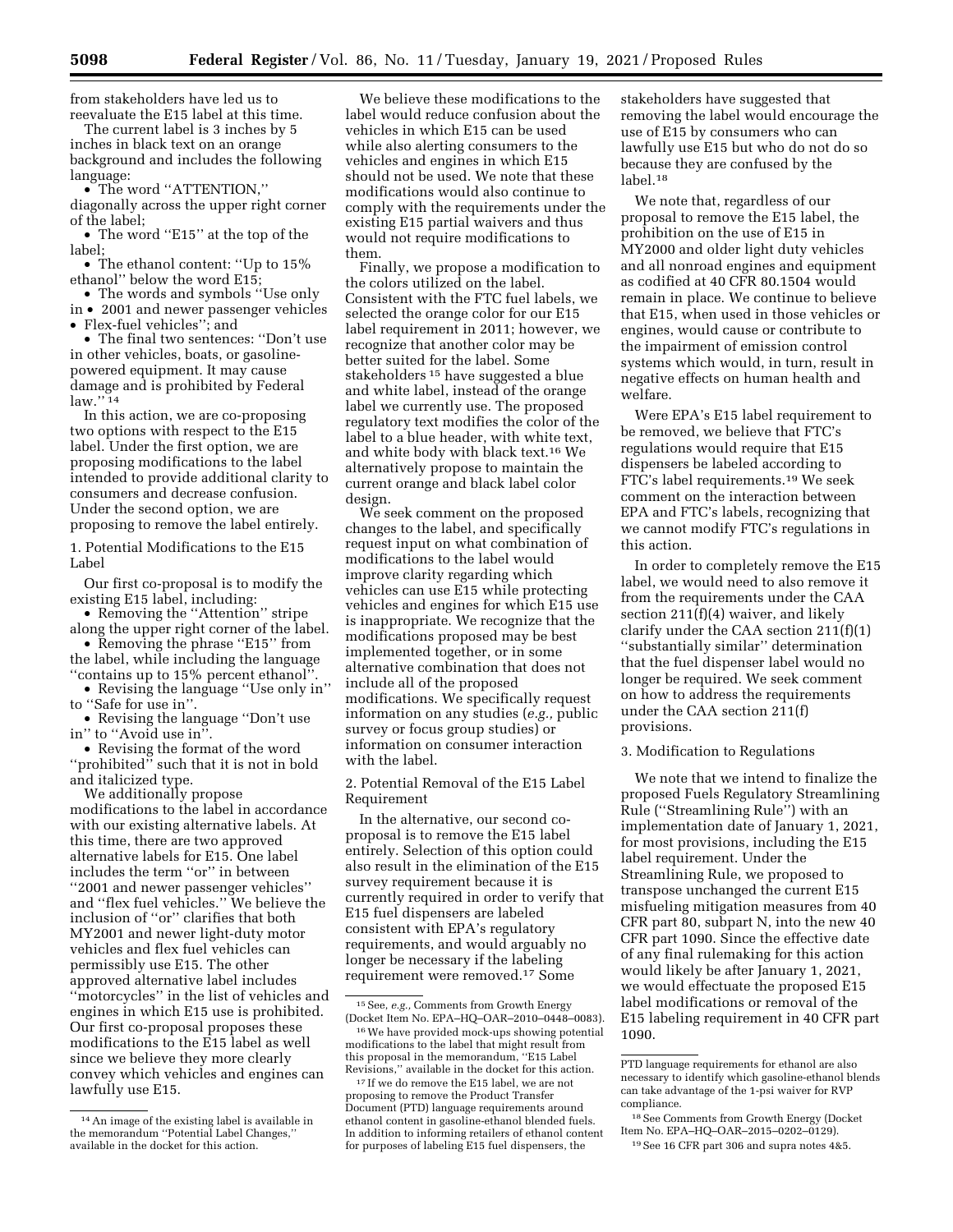# *D. Request for Public Comment on E15 Labeling Preemption Considerations*

Since promulgation of the MMR in 2011, EPA has also received information from some stakeholders that confusion is caused when there is more than one label displayed on some fuel dispensers. For this reason, EPA additionally seeks comment regarding the ability of state or local governments to require labeling of E15 pump dispensers.

As stated in the MMR,20 EPA's authority to ''control or prohibit'' specifications for E15 pump dispenser labels is provided by CAA section 211(c)(1). Under CAA section 211(c)(4)(A), a state or local government may not adopt or enforce differing controls or prohibitions respecting labeling of E15 fuel dispensers if ''for purposes of motor vehicle emission control.'' 21 In the MMR, we also stated that we would evaluate questions regarding potential E15 pump dispenser labels preemption matters on a casespecific basis.<sup>22</sup>

Aside from the express preemption provided by CAA section 211(c)(4)(A), a state or local control for fuels or fuel additives may be implicitly preempted under the supremacy clause of the U.S. Constitution where the state requirement conflicts with Federal law by preventing compliance with the federal requirement, or by standing as an obstacle to accomplishment of the Federal objectives. Therefore, a state or local requirement respecting E15 pump label dispensers that is not expressly preempted under CAA section  $211(c)(4)(A)$  nevertheless may be preempted if it meets the criteria for this constitutional conflict preemption.

In this action, we seek comment on whether there are certain types of labels that may be conflict-preempted from use. We encourage commenters to include examples of other labels they have observed that may raise such preemption questions and legal analysis to support their positions, to the extent feasible.

# **III. E15 Compatibility With Underground Storage Tanks**

This section discusses our proposed revisions regarding compatibility with USTs.

# *A. Background on Underground Storage Tank Compatibility*

As of 2020, EPA regulates over halfa-million UST systems that contain petroleum or hazardous substances. EPA's Office of Underground Storage Tanks was formed in response to the discovery in the early 1980s that thousands of USTs had leaked and contaminated groundwater supplies in the U.S. USTs form a crucial part of our country's fueling infrastructure. It is important for USTs to be constructed, maintained, and operated in a manner so that petroleum and other regulated substances are stored safely. We developed the UST regulation in 1988 to help owners and operators meet those goals, and a critical part of the regulation included the requirement for UST systems to be compatible with the substance stored. Incompatibility between fuels stored and UST system materials can result in equipment or components such as tanks, piping, gaskets, or seals becoming brittle, elongated, thinner, or swollen when compared with their condition when first installed. When this occurs, the UST system may fail to contain the regulated substance resulting in a release to the environment and possibly a failure to detect the release.

The U.S. fuel supply has changed significantly since 1988 and use of biofuels has grown rapidly. We understand that the chemical and physical properties of biobased fuels, such as ethanol and biodiesel, can be more degrading to certain UST system materials than petroleum alone. Changes in the fuel supply have caused unintended consequences to UST systems, including equipment failure and releases to the environment. As a result, in 2015 we revised the UST regulation and required owners and operators to provide additional notification, demonstration, and recordkeeping when storing fuel blends, such as those with more than 10 percent ethanol or more than 20 percent biodiesel.23

The use of biofuels has continued to grow since 2015. As described in Section II.B, in June 2019, we modified fuel regulations that allow E15 to utilize the 1-psi volatility waiver, which allows for increased E15 sale in the summer. That final rule means more UST owners and operators may opt to store and sell E15 at gas stations and other fueling facilities. E15 is now used in 30 states at 1,809 stations. Because of this continued growth of biofuels in the U.S., this action proposes to revise the

2015 UST regulation to grant certain allowances for compatibility demonstration and make it less burdensome for UST owners and operators to meet the current requirements. In addition, this action proposes a requirement that UST systems installed, or UST equipment and components replaced, must be constructed with equipment and components compatible with ethanol blends up to 100 percent. This requirement would become effective one year after the effective date of the final rule.

This proposal will make it easier for owners and operators to meet compatibility requirements with their current infrastructure, if unable to demonstrate compatibility. The proposal will also help ensure the future national UST infrastructure is compatible with a broad range of biofuels that come to market so service station owners can offer more choices to consumers. The fuel supply in the U.S. is constantly evolving; because future needs are somewhat unknown, we see value in promoting UST systems that can safely store a broad range of potential emerging fuels such as higherlevel ethanol blends.

# *B. Proposed Changes to the UST Compatibility Requirements*

1. Allowance—For Secondary Containment When Unableo To Demonstrate Compatibility

In the preamble to the 2015 UST regulation, we clarified that implementing agencies could allow use of secondary containment in lieu of being able to demonstrate compatibility of all UST system equipment and components required by the regulation. EPA had not previously allowed this but is proposing to do so now in this action. Owners and operators of UST systems already in existence one year after the effective date of this rule who cannot determine compatibility (*e.g.,* cannot find installation documentation) for all equipment and components are not required to demonstrate compatibility if the UST systems have secondarily contained tanks and piping (including safe suction piping) and use interstitial monitoring. This will still sufficiently protect the environment because secondary containment will contain a leak from the primary containment of the tank and piping, and interstitial monitoring will likely detect a leak before regulated substances reach the environment.

<sup>20</sup>See 74 FR 44406, 44431–32 (July 25, 2011).  $^{21}$  Except that under CAA section 211(c)(4)(C)(i), states other than California may prescribe and enforce non-identical measures if they seek and obtain EPA approval of State Implementation Plan revisions containing such control measures.

<sup>22</sup>See 74 FR 44432 (July 25, 2011). 23See 80 FR 41566 (July 15, 2015).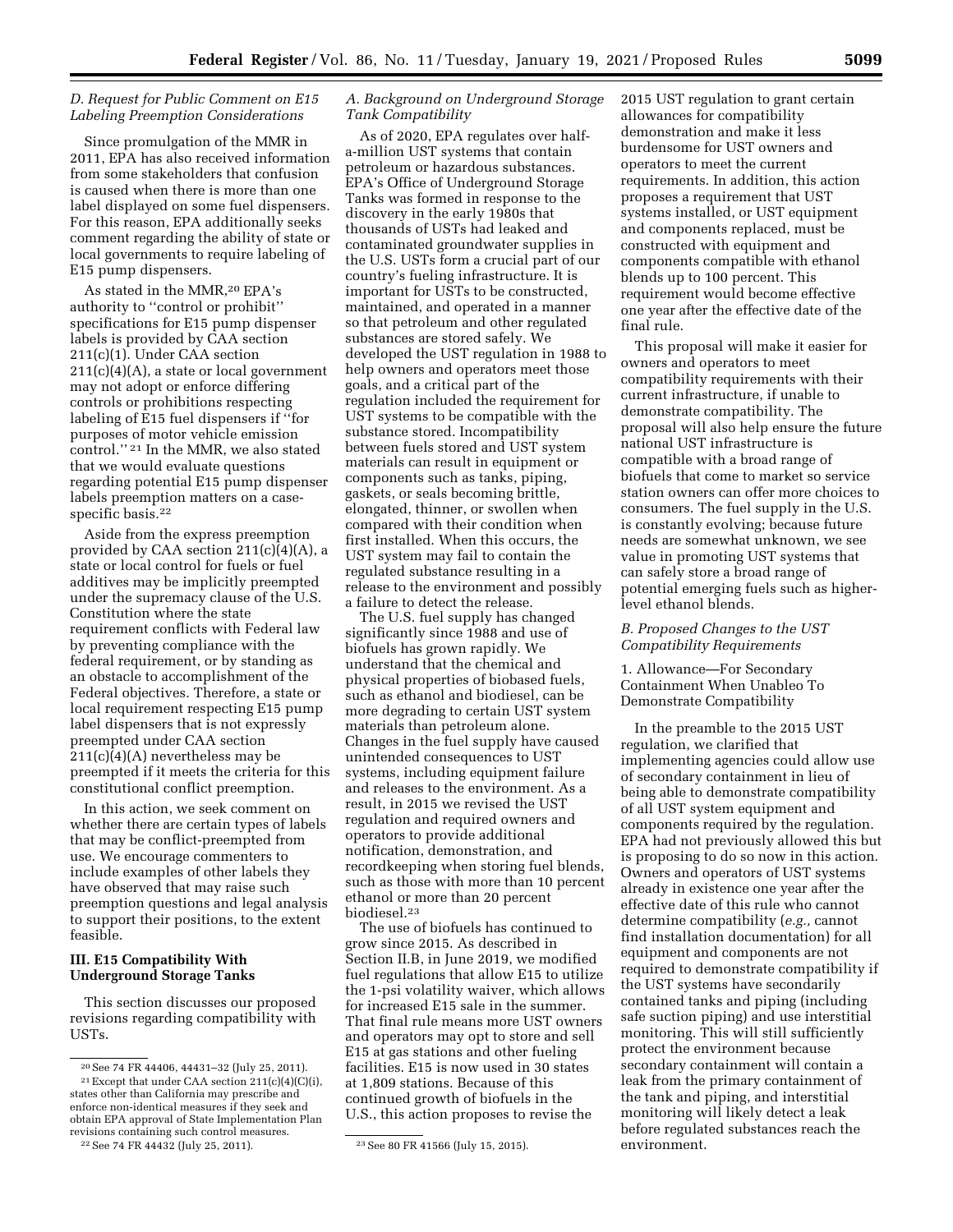As of 2020, all states 24 require secondary containment for new and replaced UST systems, along with the requirement for interstitial monitoring to detect potential releases. Most states' requirements target new and replaced UST systems, which avoids added expenses for owners and operators to retrofit or replace existing systems to meet the requirements. Many states, including those in New England, New York, California, and Florida, required full or partial secondary containment prior to Congress passing Title XV, Section B of the Energy Policy Act of 2005 (EPAct). This act required states receiving Federal money under Subtitle I of the Solid Waste Disposal Act to require either secondary containment and under-dispenser containment for new and replaced underground storage tank systems or evidence of manufacturer and installer financial responsibility and installer certification. By 2008, 31 states had adopted the EPAct requirement. However, states' requirements for secondary containment and interstitial monitoring can differ, including when required and allowances for use of other release detection options when owners and operators chose to install secondary containment prior to it being required.

EPA's database, populated with publicly available information gathered from the individual state UST programs, helped us understand the number of UST systems nationally that are secondarily contained and where owners and operators are using interstitial monitoring to detect releases from their UST systems. Using statesupplied data, we identified 23 states that provide data on the number of UST systems with both double-wall tanks and double-wall piping. These secondarily contained systems should generally be capable of using interstitial monitoring for release detection, although some may currently use another method. This means that approximately 24 percent of the 225,000 USTs in these 23 states should be able to use secondary containment with interstitial monitoring, if they have compatible equipment but are currently unable to demonstrate it. The percentage is likely similar across the nation, but we seek comment on this issue.

Owners and operators should be aware that only leaks from equipment or components inside secondary containment will be contained. Fuel spills may still occur if other UST system components become nonfunctioning due to incompatibility since the equipment or component is not inside secondary containment. For example, if spill prevention equipment (*i.e.,* spill bucket) fails due to incompatibility, small spills from the delivery hose will not be contained by the tank and piping secondary containment. We encourage owners and operators to replace equipment that they cannot demonstrate as compatible if the equipment is accessible from ground level and replaceable with minimal investment.

2. Allowance—For Already Compatible Tanks and Piping

We identified equipment for which UST owners and operators would not need to demonstrate compatibility. Based on manufacturer statements and certification by independent testing laboratories, certain categories of equipment are known to be compatible with higher blends of ethanol. We believe that steel and fiberglass tanks manufactured after July 2005 are compatible with higher blends of ethanol fuels. This means that owners and operators will not need to demonstrate compatibility for these tanks. Likewise, we understand that all fiberglass reinforced plastic (FRP) piping is compatible with higher blends of ethanol fuel, so owners will not need to demonstrate compatibility for any FRP piping.

For other equipment, we are unaware of a fixed date or fixed category in which all equipment by any manufacturer is known to be compatible. As such, other than for the tank and piping items identified earlier in this section, owners and operators must adhere to the requirement in 40 CFR 280.32 to demonstrate compatibility.

However, we understand that some models of many equipment and components that must be demonstrated compatible were already compatible with higher blends of ethanol decades before these blends became common. UST owners and operators may already have this equipment installed. If they can demonstrate compatibility of certain existing equipment, they will not need to replace all of their equipment to demonstrate compatibility with higher blends of ethanol.25

For example, we understand that the following UST system equipment and components were available after the 1988 UST regulation and are compatible with higher blends of ethanol:

- Unlined steel single-wall tanks
- Unlined steel double-wall tanks

In addition, we understand that the following UST system equipment and components were available in a higher ethanol compatible version from at least one manufacturer as early as the years listed below. Many owners and operators might have a compatible piece of equipment, which can be confirmed and demonstrated as compatible by verifying documentation associated with the equipment manufacturer and installation.

- Single-wall fiberglass tanks: 1995
- Double-wall fiberglass tanks: 1990
- Flexible piping: 2011
- Fiberglass containment sumps: 1995
- Pumping equipment: 2010
- Spill equipment: 2015
- Release detection equipment: 2006

• Overfill equipment: 2006 We are requesting comment on the accuracy of this information and seek additional information on this matter.

3. Compatibility Requirements for New Installations and Replacements

We are proposing that owners and operators storing motor fuel used in over-the-road vehicles must ensure that new or replaced UST system equipment and components, including pipe dopes and sealants, are compatible with ethanol blends up to 100 percent. This applies regardless of whether the UST system currently stores or will store ethanol blends. This includes UST systems storing over-the-road diesel because service stations may in the future change to storing gasoline with higher blends of ethanol. However, we believe USTs storing fuel for emergency power generators and other off-road fuel used (such as fuel for construction equipment) should be exempt from this requirement. We seek comment on other potentially applicable exemptions. If an owner or operator is replacing specific equipment or components, such as a submersible turbine pump or containment sump, then only that replacement must be compatible with ethanol blends up to 100 percent. For entirely new UST system installations or replacements, the entire system must be compatible with ethanol blends up to 100 percent. We would require UST owners and operators to retain compatibility documentation for all new system equipment and components, including pipe dope, sealants, and gaskets, which are a common source of incompatibility.

This proposed requirement would become effective one year after the effective date of the final regulation. Since UST systems typically stay in the ground for decades—40 percent of active USTs are more than 30 years old—transitioning to compatible UST

 $^{24}$  States includes all 50 states, 5 territories, and the District of Columbia.

<sup>&</sup>lt;sup>25</sup> See *<https://flexfuelforward.com/flexcheck>*.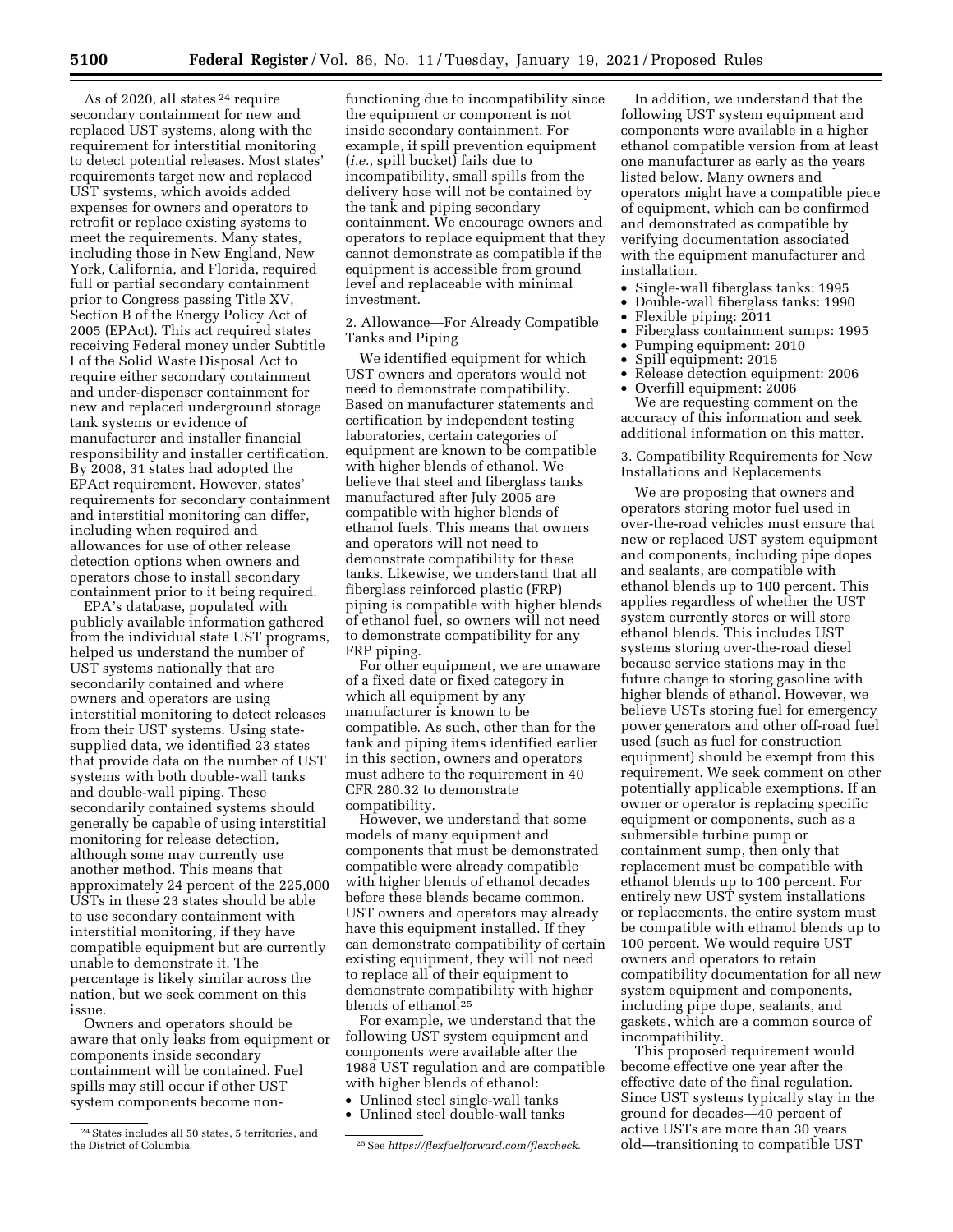systems for emerging fuels can be very difficult. Implementing this requirement now will help ensure future fuel storage infrastructure can reliably store a larger variety of fuels. One hundred percent ethanol compatible material is readily available on the market today for all UST system equipment and components. The additional cost of a fully ethanol compatible system would be relatively minimal as a percentage of total cost of installation. This additional up-front investment would also avoid potentially significant upgrade costs, if future fuels contain greater volumes of ethanol or other alcohols.

# *C. Updates to State Program Approval Requirements*

EPA has long recognized that, because of the size and diversity of the regulated community, state and local governments are in the best position to oversee USTs. State and local authorities are closer to the situation in their domain and are in the best position to set priorities. The 2015 state program approval (SPA) regulation in 40 CFR part 281 sets criteria state UST programs must meet to receive EPA's approval to operate in lieu of the Federal UST program. The SPA regulation sets performance criteria states must meet to be considered no less stringent than the Federal UST regulation and provides requirements for states to have adequate enforcement.

Much of the responsibility for implementing these proposed changes falls to state agencies. EPA will work with states to update their UST regulations and will support them in achieving state program approval. These proposed changes to the 2015 UST regulation, when final, will initially only apply to UST facilities in Indian country and in states that do not have SPA (owners and operators in states that do not have SPA must comply with the Federal UST regulation and their state regulations). For states that do have SPA these proposed changes will not apply until each state undertakes its own rulemaking. As of the date of publication of this notice, 15 26 states do not have state program approval. For a list of states with state program approval, see *[www.epa.gov/ust/state](http://www.epa.gov/ust/state-underground-storage-tank-ust-programs)[underground-storage-tank-ust-programs.](http://www.epa.gov/ust/state-underground-storage-tank-ust-programs)* 

EPA is proposing to change the 2015 SPA regulation (40 CFR part 281) and make it consistent with these proposed revisions of the compatibility requirements of the 2015 UST regulation (40 CFR part 280). Specifically, EPA proposes that states

require UST systems that store motor fuel for use in over-the-road vehicles be compatible with ethanol blends up to 100 percent when a new system is installed or when equipment and components are replaced. Since this is a more stringent requirement than what EPA required in its 2015 UST regulation, states would need to have or adopt this additional provision to be considered no less stringent than the corresponding Federal requirements.

States will have three years from the effective date of a final rule to submit to EPA a revised SPA application, including this change to their states' UST regulations. Since many states have recently been through this SPA application approval process for the 2015 UST regulation, EPA intends to make this additional modification to SPA an expedited process. EPA welcomes additional feedback on this.

#### *D. Overview of Estimated Costs*

The regulatory changes proposed today would provide cost savings to UST owners and operators as well as impose costs, and EPA is seeking comments on both.

1. Allowances—For Secondary Containment When Unable To Demonstrate Compatibility and for Already Compatible Tanks and Piping

The allowance described in this proposal for UST systems with secondary containment using interstitial monitoring when unable to demonstrate compatibility will provide owners and operators cost savings. Under this allowance, UST system owners and operators seeking to store ethanol blends up to 100 percent will not have to upgrade certain equipment and components simply because they are unable to demonstrate compatibility for that equipment and those components. As described in this preamble it is EPA's understanding that approximately 24 percent of all UST systems should be able to use secondary containment with interstitial monitoring, if they have compatible equipment but are currently unable to demonstrate it. This could mean that a significant portion of all facilities that seek to store higher blends of ethanol but are unable to demonstrate may not have to replace certain equipment. A rough estimate of replacement cost avoidance from this allowance can be made from informal estimates EPA has gathered from industry and regulators:

• Replacing tanks: \$150,000 per tank.

• Replacing piping: \$150,000 per facility.

• Ancillary equipment upgrades (most variable and configuration

dependent): \$1,000 \$10,000 per UST system.

In addition, the other allowance proposed in this regulation to eliminate the requirement to demonstrate compatibility for all steel and fiberglass tanks manufactured after July 2005, and all FRP piping should provide some additional cost savings. EPA is seeking to verify this understanding and is looking for additional information or data to better understand the cost implications of today's proposal.

2. Compatibility Requirements for New Installations and Replacements

This proposal imposes compatibility requirements for up to 100 percent ethanol for certain (*i.e.,* storing motor fuel used in over-the road-vehicles) new installations and replacements of UST system equipment and components regardless of whether the UST system currently stores or will store ethanol blends. This means, for example that an UST owner and operator needing to replace equipment such as a containment sump or spill bucket must make that replacement with equipment that is compatible with up to 100 percent ethanol. EPA understands that the marginal cost for any new UST system equipment or components compatible with up to 100 percent ethanol is minimal compared with the overall project costs (*i.e.,* design, construction, installation etc). EPA estimates the additional costs for purchasing up to 100 percent compatible equipment or components could be significantly less than 5% of the overall project costs and is seeking comment on this estimate. Some major UST components and equipment manufactured today (*e.g.,* tanks, piping) are all already compatible with up to 100 percent ethanol so there is no cost increase to accommodate the higher blends for those purchases. However, there is certain equipment where the cost of the up to 100 percent ethanol compatible model may be higher (*e.g.,*  overfill device).

EPA is seeking to verify this understanding and is looking for additional information or data to better understand the cost implications of this action.

### **IV. Statutory and Executive Order Reviews**

Additional information about these statutes and Executive Orders can be found at *[http://www.epa.gov/laws](http://www.epa.gov/laws-regulations/laws-and-executive-orders)[regulations/laws-and-executive-orders.](http://www.epa.gov/laws-regulations/laws-and-executive-orders)* 

<sup>&</sup>lt;sup>26</sup> States and territories without SPA-AK, AZ, CA, FL, IL, MI, NJ, NY, OH, WI, WY and AS, GU, CNMI, VI.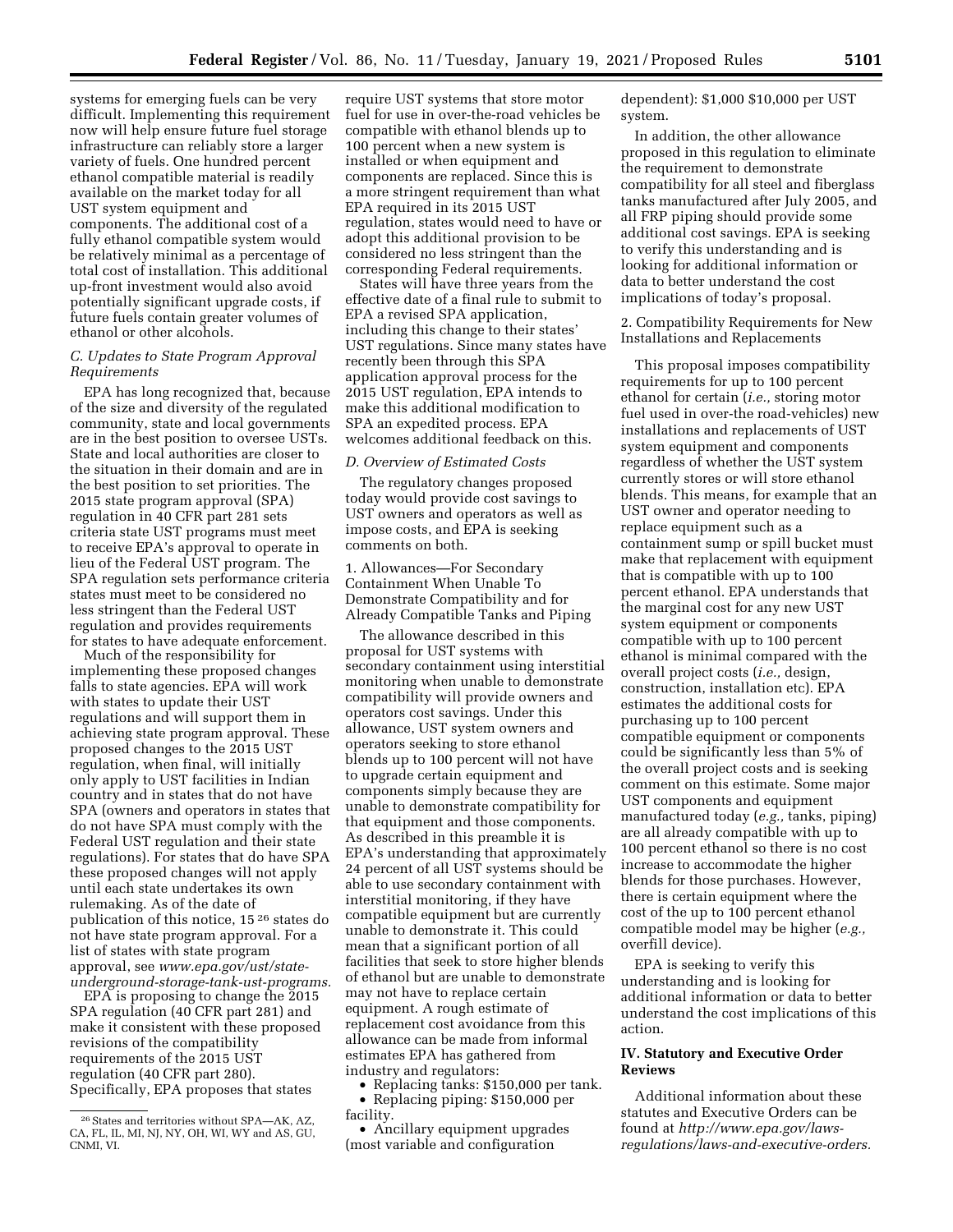# *A. Executive Order 12866: Regulatory Planning and Review and Executive Order 13563: Improving Regulation and Regulatory Review*

This action is a significant regulatory action because it raises novel legal or policy issues. Nevertheless, after reviewing information regarding this action, the Office of Management and Budget waived review of this action.

## *B. Executive Order 13771: Reducing Regulations and Controlling Regulatory Costs*

This action is not expected to be an Executive Order 13771 regulatory action. We seek comment on any burdens and costs associated with this rulemaking.

#### *C. Paperwork Reduction Act (PRA)*

The information collection activities in this proposed rule have been submitted for approval to the Office of Management and Budget (OMB) under the PRA. The Information Collection Request (ICR) document that EPA prepared has been assigned EPA ICR number 2655.01. You can find a copy of the ICR in the docket for this rule, and it is briefly summarized here.

This proposed regulation would either change the existing, approved E15 label (approved under OMB Control Number 2060–0675)—or remove it entirely. Should the E15 label be modified, then there would be a cost associated with affixing the amended label to pumps from which fuel is dispensed. We have also allowed that some parties may need to purchase labels. Parties required to affix labels are typically parties who own or operate retail stations or wholesale-purchases consumer facilities. Should the E15 labeling requirement be removed entirely, then there would no longer be any E15 label required and we would anticipate a cost savings to industry.

This proposed regulation would also require owners and operators of underground storage tanks (UST) to maintain records of compatibility at new UST installations and replacements storing motor fuels used in over the road transportation. This new requirement is only intended for UST systems storing motor fuel used in over-the-road transportation, not for UST systems fueling emergency power generators nor other UST systems used for off-road purposes such as construction equipment. In the existing regulation, owners and operators of USTs storing product containing more than 10 percent ethanol or more than 20 percent biodiesel are required to maintain records to demonstrate compatibility

with the product stored. This action proposes to grant certain allowances for this current UST system compatibility demonstration requirement, which reduces information collection burden for some UST systems. The existing requirements for owners and operators of USTs are under OMB Control Number 2060–0068.

*Respondents/affected entities:*  Retailers and wholesale purchaserconsumers who dispense E15; owners and operators of UST systems.

*Respondent's obligation to respond:*  Mandatory under 40 CFR part 80, subpart N, (E15 labeling)—and 40 CFR part 280, subparts B and C; and 40 CFR part 281, subpart C (UST).

*Estimated number of respondents:*  1,801 retail and wholesale purchaserconsumers for the E15 labeling provisions and 10,331 owners and operators for the UST provisions.

*Frequency of response:* Once, as needed and on occasion.

*Total estimated burden:* 37 hours (per year) for the E15 labeling and 2,799 hours (per year) for USTs. Burden is defined at 5 CFR 1320.3(b).

*Total estimated cost:* \$3,785 (per year) for E15 labeling, which includes \$2,952 annualized capital or operation & maintenance costs; and \$65,515 for UST, which includes \$0 annualized capital or operation & maintenance costs.

An agency may not conduct or sponsor, and a person is not required to respond to, a collection of information unless it displays a currently valid OMB control number. The OMB control numbers for EPA's regulations in 40 CFR are listed in 40 CFR part 9.

Submit your comments on EPA's need for this information, the accuracy of the provided burden estimates, and any suggested methods for minimizing respondent burden to EPA using the docket for this action. You may also send your ICR-related comments to OMB's Office of Information and Regulatory Affairs at *[www.reginfo.gov/](http://www.reginfo.gov/public/do/PRAMain) [public/do/PRAMain.](http://www.reginfo.gov/public/do/PRAMain)* Find this particular information collection by selecting ''Currently under 30-day Review—Open for Public Comments'' or by using the search function. Since OMB is required to make a decision concerning the ICR between 30 and 60 days after receipt, OMB must receive comments no later than February 18, 2021. EPA will respond to any ICRrelated comments in the final rule.

### *D. Regulatory Flexibility Act (RFA)*

I certify that this action will not have a significant economic impact on a substantial number of small entities under the RFA. The small entities

subject to the requirements of this action are retail motor fuels firms and small government jurisdictions.

With respect to the E15 fuel dispenser label portion of this action, the proposed changes to the E15 label under option 1 of this action do not substantively alter the regulatory requirements on parties that make and distribute E15. The removal of the E15 label under option 2 of this action would reduce burden on all regulated parties that sell E15, including small entities, and therefore would not impose any requirements on small entities.

With respect to the E15 compatibility with underground storage tanks provisions of this action, in EPA's 2015 UST rulemaking we determined that less than 1 percent of potentially affected small firms in the retail motor sector (NAICS 447) would experience an impact over 1 percent of revenues, but less than 3 percent of revenues and that no small firms would have impacts above 3 percent of revenues.27 In the 2015 rulemaking we also determined that no small government jurisdictions would be impacted at 1 percent or 3 percent of revenues.28 Since this action proposes a small change to the 2015 regulation, we do not expect any significant impacts to small entities. EPA seeks comment on any cost impacts.

### *E. Unfunded Mandates Reform Act (UMRA)*

This action does not contain an unfunded mandate of \$100 million or more as described in UMRA, 2 U.S.C. 1531–1538, and does not significantly or uniquely affect small governments. This action imposes no enforceable duty on any state, local or tribal governments. Requirements for the private sector do not exceed \$100 million in any one year.

# *F. Executive Order 13132: Federalism*

This proposed action does not have federalism implications. The E15 label portion of this action will not have substantial direct effects on the states, on the relationship between the national government and the states, or on the distribution of power and responsibilities among the various levels of government. For the E15 compatibility with underground storage tanks portion of this action, the total costs of this proposed rule (direct compliance costs, notification costs and

 $^{\rm 27}$  See 80 FR 41620–21 (July 15, 2015) and Section 5.4 of the Regulatory Impact Analysis (RIA) for that action, ''Assessment Of The Potential Costs, Benefits, And Other Impacts Of The Final Revisions To EPA's Underground Storage Tank Regulations. 28 Id.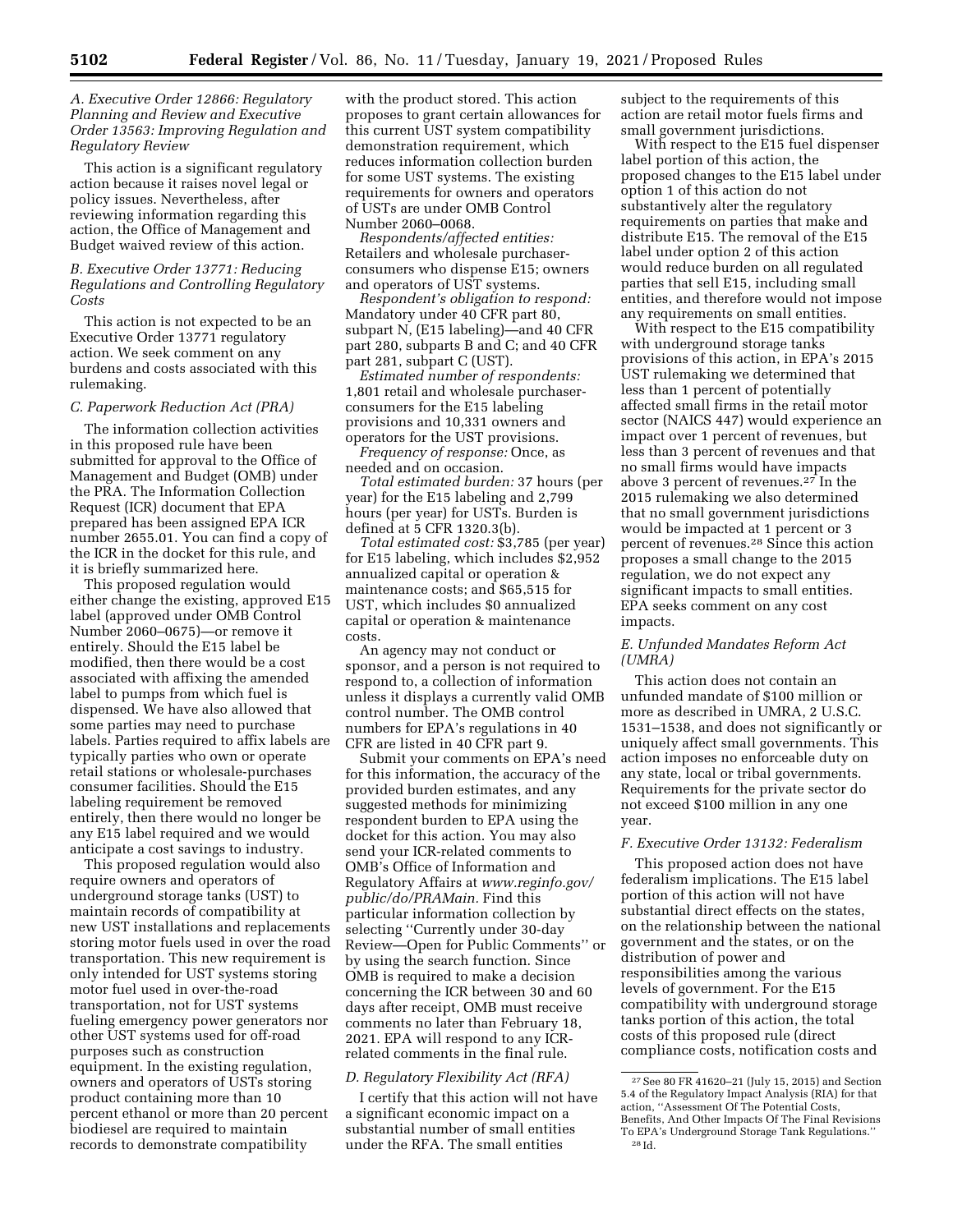state program costs) will be small. In our much larger rule in 2015 these total costs were only \$9 million which is not considered to be a substantial compliance costs under Federal requirements. Therefore, we believe Executive Order 13132 will not apply to this rule which we expect to have lower costs than the 2015 rule. EPA is requesting comment on the expected costs of this proposed rule. In the spirit of Executive Order 13132 and consistent with EPA policy to promote communications between EPA and State and local governments, EPA will specifically solicit comment from state and local government during the comment period.

# *G. Executive Order 13175: Consultation and Coordination With Indian Tribal Governments*

This action does not have tribal implications as specified in Executive Order 13175. Thus, Executive Order 13175 does not apply to this action.

# *H. Executive Order 13045: Protection of Children From Environmental Health Risks and Safety Risks*

EPA interprets Executive Order 13045 as applying only to those regulatory actions that concern environmental health or safety risks that EPA has reason to believe may disproportionately affect children, per the definition of ''covered regulatory action'' in section 2–202 of the Executive Order. This action is not subject to Executive Order 13045 because it does not concern an environmental health risk or safety risk.

# *I. Executive Order 13211: Actions Concerning Regulations That Significantly Affect Energy Supply, Distribution, or Use*

This action is not a ''significant energy action'' because it is not likely to have a significant adverse effect on the supply, distribution, or use of energy. This action proposes to either change EPA's existing E15 label or remove the labeling requirement entirely. There are no additional costs for sources in the energy supply, distribution, or use sectors.

# *J. National Technology Transfer and Advancement Act (NTTAA) and 1 CFR Part 51*

This proposed action does not involve technical standards.

# *K. Executive Order 12898: Federal Actions To Address Environmental Justice in Minority Populations and Low-Income Populations*

EPA believes that this action does not have disproportionately high and adverse human health or environmental effects on minority populations, low income populations, and/or indigenous peoples, as specified in Executive Order 12898 (59 FR 7629, February 16, 1994). For the E15 label portion of this action, this proposed rule maintains the prohibition on the use of E15 in 2000 and older light duty vehicles, as well as all motorcycles, and nonroad vehicles, engines, and equipment, which could result in increases in emissions. For the E15 compatibility with underground storage tanks portion of this action, EPA has determined that this action will not have disproportionately high and adverse human health or environmental effects on minority or low-income populations because it increases the level of environmental protection for all affected populations without having any disproportionately high and adverse human health or environmental effects on any population, including any minority or low-income population.

# **V. Statutory Authority**

Statutory authority for the E15 label portion of this action comes from section 211 of the Clean Air Act, 42 U.S.C. 7545. Statutory authority for the E15 compatibility with underground storage tanks section of this action comes from the Resource Conservation and Recovery Act sections 9001 *et seq.,*  42 U.S.C. 6991 *et seq.* 

# **List of Subjects**

### *40 CFR Part 80*

Environmental protection, Administrative practice and procedure, Air pollution control, Fuel additives, Gasoline, Labeling, Motor vehicle pollution, Penalties, Reporting and recordkeeping requirements.

#### *40 CFR Parts 280 and 281*

Environmental protection, Administrative practice and procedure, Hazardous substances, Petroleum, Reporting and recordkeeping requirements, Water pollution control, Water supply.

# **Andrew Wheeler,**

*Administrator.* 

For the reasons set forth in the preamble, EPA proposes to amend 40 CFR parts 80, 280, and 281 as follows:

# **PART 80—REGISTRATION OF FUELS AND FUEL ADDITIVES**

■ 1. The authority citation for part 80 continues to read as follows:

**Authority:** 42 U.S.C. 7414, 7521, 7542, 7545, and 7601(a).

■ 2. Revise § 80.1501 to read as follows:

#### **§ 80.1501 Labeling requirements that apply to retailers and wholesale purchaserconsumers of gasoline that contains greater than 10 volume percent ethanol and not more than 15 volume percent ethanol.**

(a) Any retailer or wholesale purchaser-consumer who sells, dispenses, or offers for sale or dispensing E15 must affix the following conspicuous and legible label to the fuel dispenser:

Contains up to 15% ethanol Safe for use in

- 2001 and newer passenger vehicles; or
- Flex-fuel vehicles

Avoid use in other vehicles, motorcycles, boats, or gasoline-powered equipment. It may cause damage and is prohibited by Federal law.

(b) Labels under this section must meet the following requirements for appearance and placement:

(1) *Dimensions.* The label must measure 3 and 5⁄8 inches wide by 3 and 1⁄8 inches high.

(2) *Placement.* The label must be placed on the upper two-thirds of each fuel dispenser where the consumer will see the label when selecting a fuel to purchase. For dispensers with one nozzle, the label must be placed above the button or other control used for selecting E15, or in any other manner which clearly indicates which control is used to select E15. For dispensers with multiple nozzles, the label must be placed in the location that is most likely to be seen by the consumer at the time of selection of E15.

(3) *Text.* The text must be justified and the fonts and backgrounds must be as described in paragraphs (b)(3)(i) through (vi) and (b)(4)(i) through (iv) of this section.

(i) The ethanol content: ''Contains up to 15% ethanol'' must be in 18-point, center-justified, white, Helvetica Black font in the top 1.25 inches of the label.

(ii) The words ''Safe for use in'' must be in 20-point, left-justified, black, Helvetica Bold font in the bottom 1.875 inches of the label.

(iii) The words, and symbols ''• 2001 and newer passenger vehicles; or

• Flex-fuel vehicles'' must be in 14 point, left-justified, black, Helvetica Bold font.